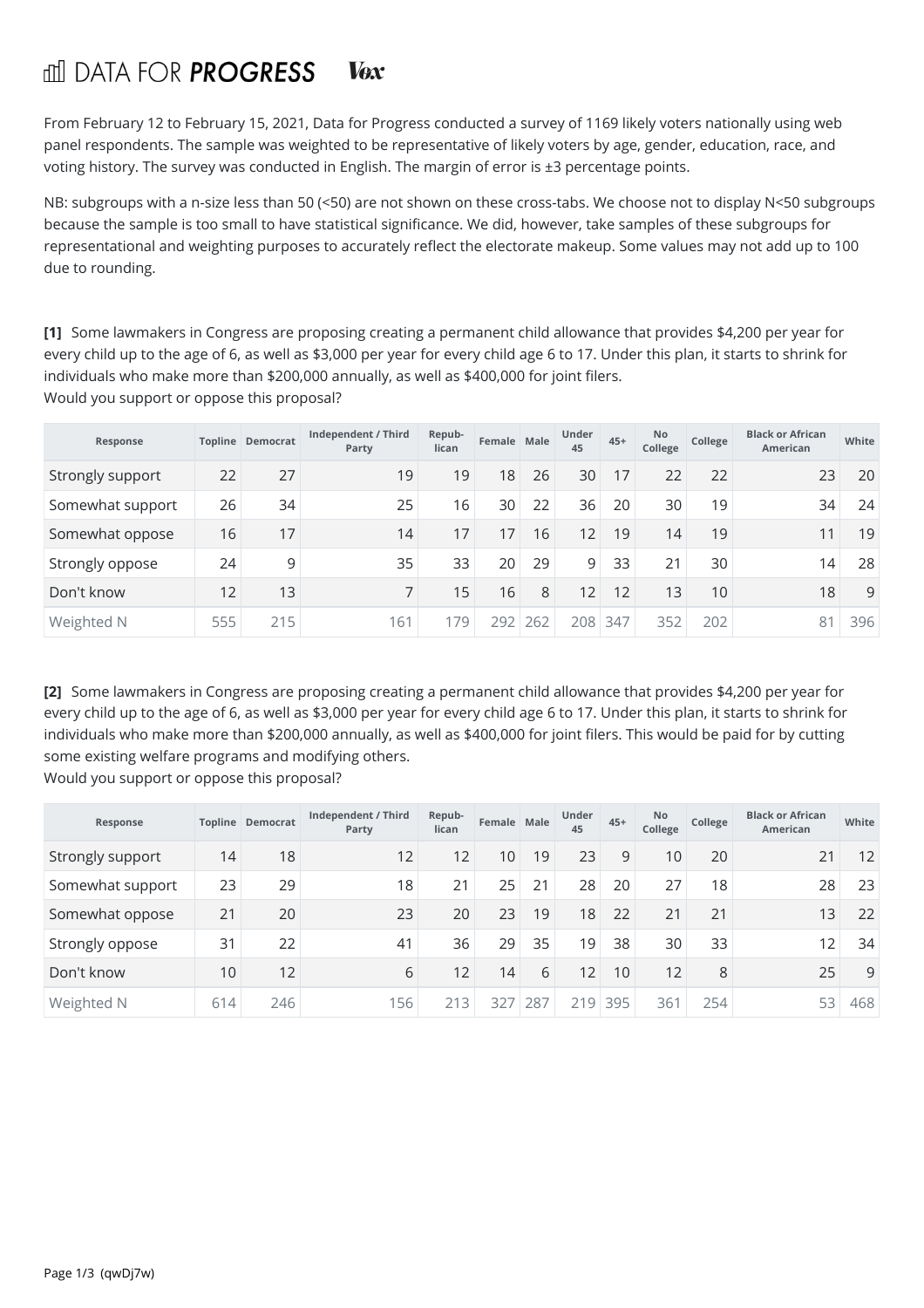## **[3]** Which statement comes closer to your view, even if neither is exactly right?

| Response                                                                                                                                                                                                                                               |      | <b>Topline Democrat</b> | Inde-<br>pendent<br>/ Third<br>Party | Repub<br>lican | Female Male |     | Under<br>45 | $45+$ | No<br>College | College | <b>Black or</b><br>African<br>American Latino/a | Hispanic<br>or | White |
|--------------------------------------------------------------------------------------------------------------------------------------------------------------------------------------------------------------------------------------------------------|------|-------------------------|--------------------------------------|----------------|-------------|-----|-------------|-------|---------------|---------|-------------------------------------------------|----------------|-------|
| As a country we should be doing<br>more to reduce child poverty,<br>making sure kids, for example,<br>have enough food to eat. This<br>means getting money to families<br>who need it and if some parents<br>end up working fewer hours that's<br>okay | 46   | 67                      | 36                                   | 29             | 50          | 42  | 56          | 40    | 46            | 46      | 61                                              | 52             | 43    |
| Our focus should be on building<br>self sufficient families and it's<br>important that parents are<br>working to provide for their<br>children. If we give poor families<br>too much money they'll come to<br>depend on the government.                | 47   | 25                      | 59                                   | 63             | 41          | 53  | 35          | 54    | 45            | 49      | 18                                              | 42             | 52    |
| Don't know                                                                                                                                                                                                                                             | 7    | 8                       | 5                                    | 8              | 9           | 5   | 9           | 6     | 9             | 5       | 21                                              | 6              | 5     |
| Weighted N                                                                                                                                                                                                                                             | 1169 | 461                     | 316                                  | 392            | 620         | 549 | 427         | 742   | 713           | 456     | 133                                             | 99             | 864   |

**[4]** Some lawmakers are proposing creating a child allowance that provides some amount of per child to households and would be open to all middle-class and low-income families. Which statement comes closer to your view, even if neither is exactly right?

| Response                                                                                                                                                                |      | <b>Topline Democrat</b> | Inde-<br>pendent Repub<br>/ Third<br>Party | lican | Female Male |     | Under<br>45 | $45+$ | No<br>College | College | <b>Black or</b><br><b>African</b><br>American Latino/a | Hispanic<br>or | White |
|-------------------------------------------------------------------------------------------------------------------------------------------------------------------------|------|-------------------------|--------------------------------------------|-------|-------------|-----|-------------|-------|---------------|---------|--------------------------------------------------------|----------------|-------|
| Lawmakers are right to try to do<br>this because this country should<br>do more to reduce child poverty,<br>as well as making it easier to start<br>and raise a family. | 48   | 68                      | 41                                         | 32    | 48          | 49  | 60          | 41    | 47            | 51      | 56                                                     | 54             | 46    |
| Lawmakers are wrong to do this<br>because some families may<br>receive more in benefits than they<br>pay in taxes and this creates<br>dependency.                       | 39   | 20                      | 49                                         | 54    | 38          | 42  | 27          | 47    | 40            | 39      | 18                                                     | 34             | 43    |
| Don't know                                                                                                                                                              | 12   | 13                      | 10                                         | 14    | 15          | 9   | 13          | 12    | 14            | 10      | 27                                                     | 12             | 10    |
| Weighted N                                                                                                                                                              | 1169 | 461                     | 316                                        | 392   | 620         | 549 | 427         | 742   | 713           | 456     | 133                                                    | 99             | 864   |